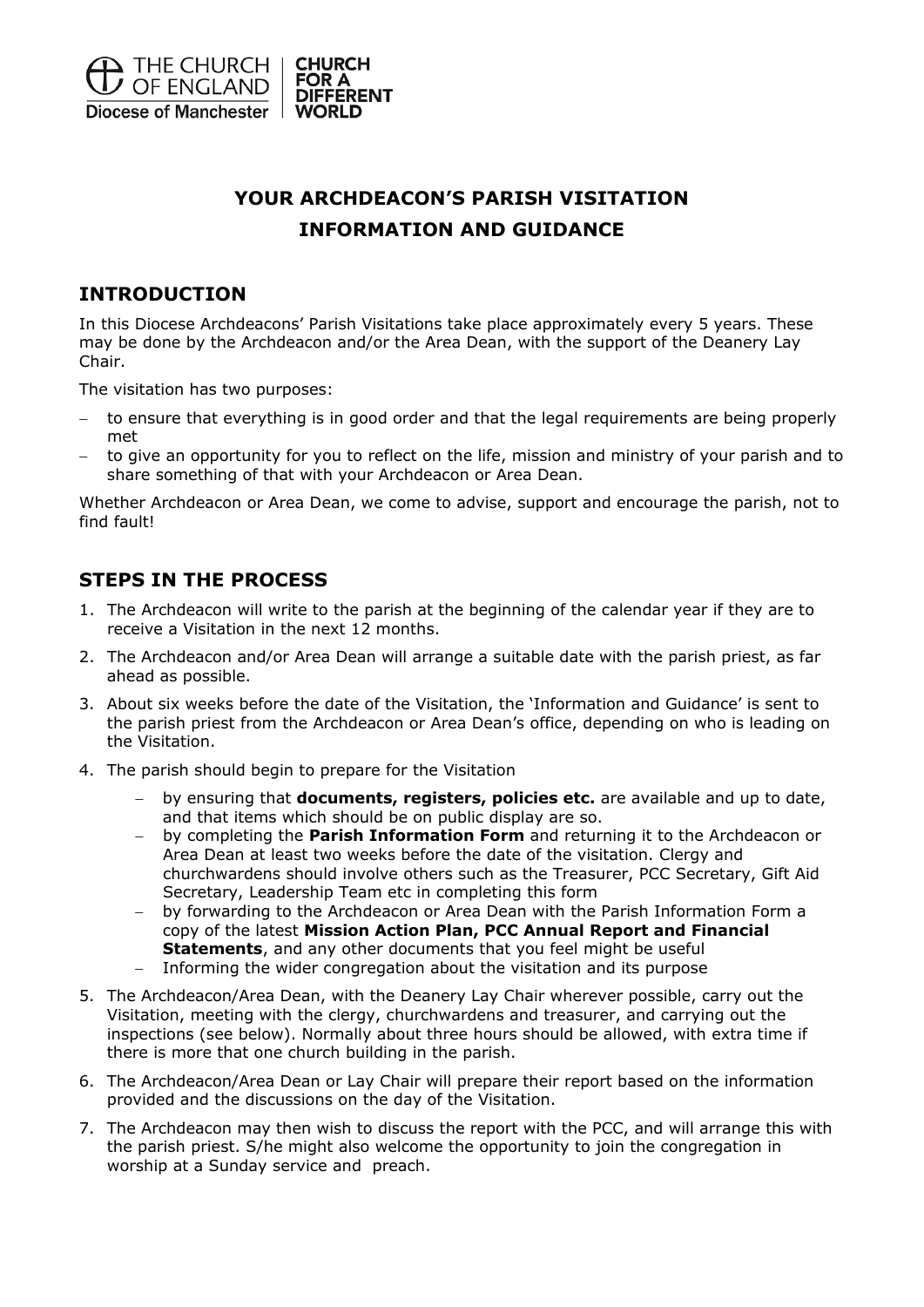8. Copies of the final visitation report are sent to the Parish Priest, PCC Secretary and Churchwardens as well as to the Suffragan Bishop. The Archdeacon, Area Dean and the Deanery Lay Chair will also keep copies.

*We hope the visitation report will provide encouragement as well as helping the PCC to identify some jobs to do and to set some of its objectives*

# **INSPECTIONS**

You should be prepared for the Archdeacon, Area Dean and Lay Chair to cover the following areas:

## **The church building**

The person leading on the Visitation will have their own copy of your latest **Architect's Quinquennial Inspection Report**, but you should make sure that your copy is available on the day of the visitation.

We will want to look around the Church, both outside and inside, and consider the state of the building with reference to the Quinquennial Inspection Report.

Please be prepared to discuss

- the general condition of the building, and any particular problems being experienced at the time
- − progress made on the recommendations in the QI report
- security, including any recent break-ins or thefts (including metal theft)
- − insurance cover
- access to the building for those with disabilities
- health and safety (see below)
- − procedures for the handling and banking of money
- − procedures in relation to GDPR

#### **The contents of the church**

These should be listed in the parish inventory (see below). We will want to check that valuable items such as the silverware is present, and kept securely. There should be photographs of all valuable silverware and other plate, stained glass, antique furniture etc., with copies kept at a separate location.

#### **Documents and Registers that should be kept in the church safe**

The following should be kept securely in the safe. On the day of the visitation it is helpful if they could be laid out on a table just beforehand. You may wish to use this as a checklist:

(Those marked \* = *if applicable*)

| <b>Important Documents</b>  |  |
|-----------------------------|--|
| The Terrier and Inventory   |  |
| The Log Book                |  |
| <b>Faculty Certificates</b> |  |
| Marriage Certificate book   |  |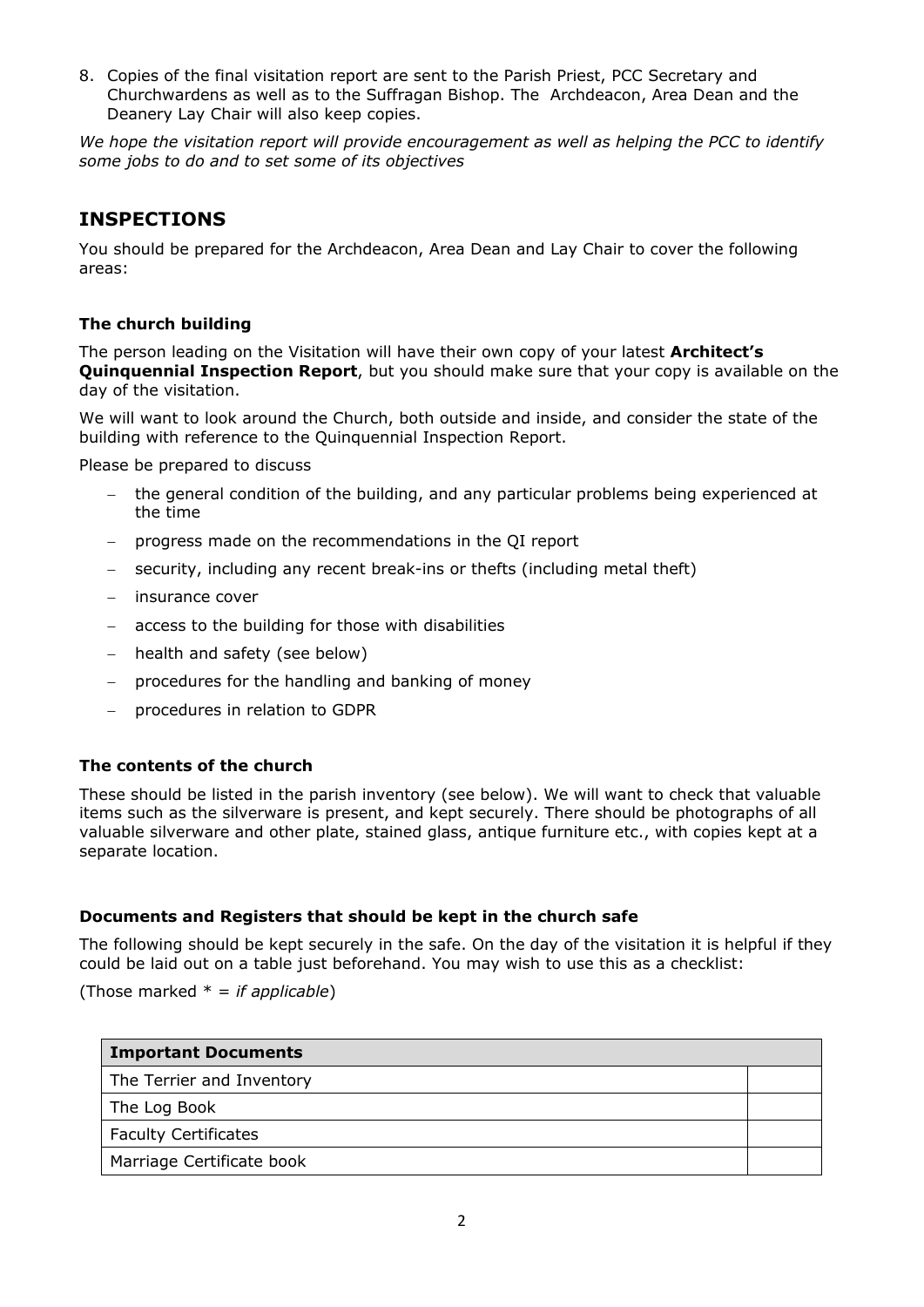| <b>Registers</b> (including any completed but not yet deposited in the Diocesan Archive) |  |
|------------------------------------------------------------------------------------------|--|
| Marriage Registers                                                                       |  |
| Banns of Marriage Register                                                               |  |
| Baptism Register                                                                         |  |
| <b>Confirmation Register</b>                                                             |  |
| Register of children admitted to Holy Communion before confirmation*                     |  |
| Burial Register (and churchyard plan)*                                                   |  |
| Register of Burial of Cremated Remains (and churchyard plan)*                            |  |
| Service Register                                                                         |  |
| Receipt for registers (and other documents) deposited in the Diocesan Archive            |  |

# **Other Documents that should be available**

Again, please would you lay these out on a table beforehand:

(Those marked \* = *if applicable*)

| <b>Policies</b>                            |  |  |
|--------------------------------------------|--|--|
| Safe Church Policy                         |  |  |
| <b>Child Protection Policy</b>             |  |  |
| Vulnerable Adults' Policy                  |  |  |
| Health and Safety Policy                   |  |  |
| Fire Risk Assessment                       |  |  |
| <b>Other Documents</b>                     |  |  |
| <b>PCC Minute Book</b>                     |  |  |
| <b>APCM Minute Book</b>                    |  |  |
| Electoral Roll                             |  |  |
| <b>Electrical Inspection Certificate</b>   |  |  |
| Lightning Conductor Test Certificate*      |  |  |
| Central Heating Boiler Service Certificate |  |  |
| Fire Extinguisher Service Certificate      |  |  |
| Contracts of Employment*                   |  |  |
| Mission Action Plan                        |  |  |

# **Items that should be displayed on a public notice board inside the church**

(Those marked \* = *if applicable*)

| Safe Church Policy                                                                                                         |  |
|----------------------------------------------------------------------------------------------------------------------------|--|
| <b>Child Protection Policy</b>                                                                                             |  |
| (as on p.17 - Safeguarding Children, Handbook of Policy and Procedures 2012)<br>Employer's Liability Insurance Certificate |  |
| Christian Copyright Licensing International (CCLI) Licence*                                                                |  |
| Certificate of Authorisation of Eucharistic Assistants                                                                     |  |
| Table of Fees (including local 'optional extras')                                                                          |  |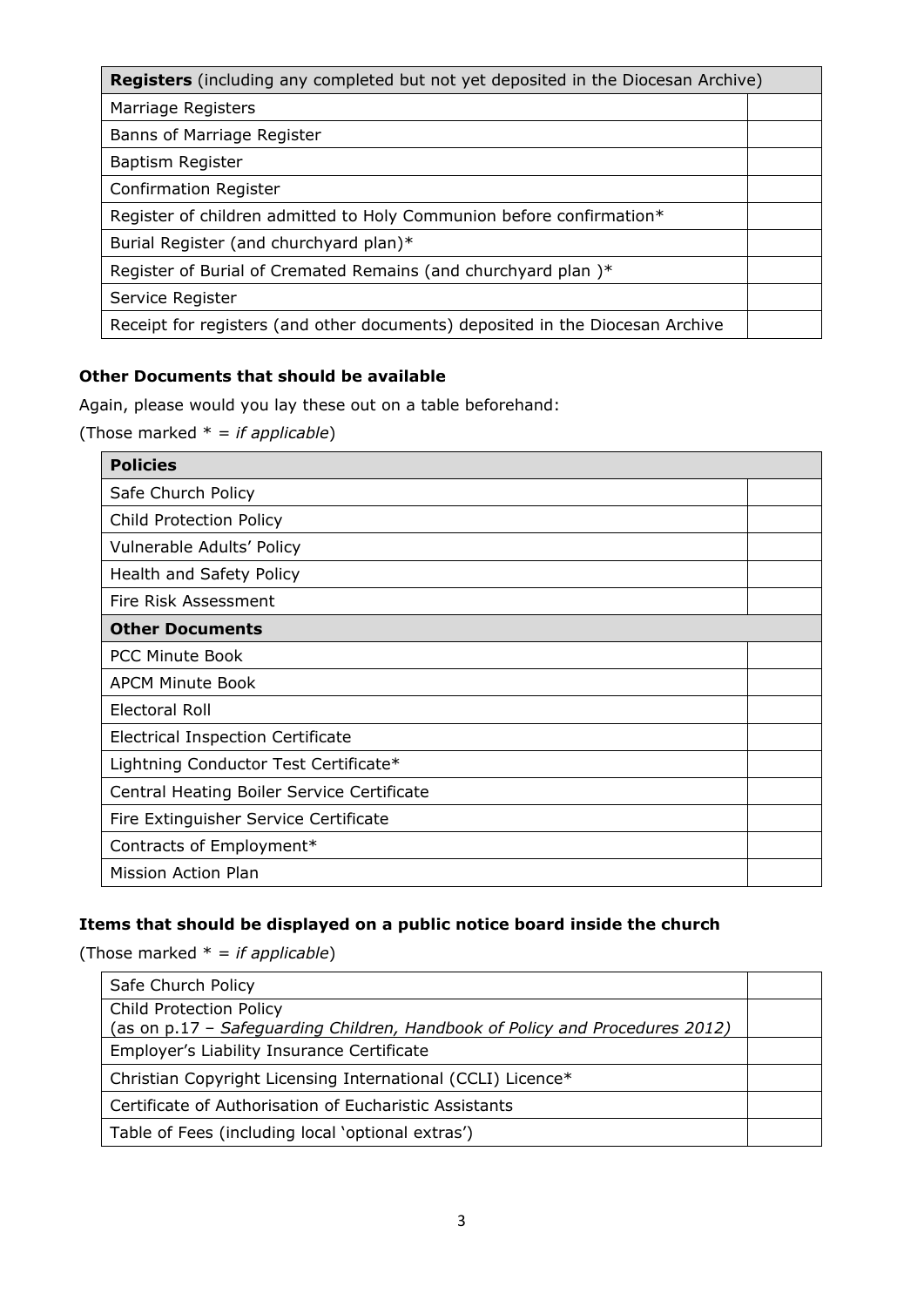# **The Churchyard and Boundaries**

They will want to check the general maintenance, care and safety of the grounds to ensure that the Churchyard Regulations are being followed, including the requirement to test the safety of memorials every six months.

# **The Church Hall (if applicable)**

They will want to look round any Hall/Community Centre, both outside and inside, and consider the condition of the building

As with the Church building, please be prepared to discuss

- the fabric and general state of the building
- any work that needs doing and its costs
- − access to the building for those with disabilities
- security and insurance
- − health and safety

## **Parsonage House (if applicable)**

They will not wish to visit the house, but want to be assured that it is in a good state of repair and that it adequately meets the needs of its occupant and family. A conversation about general fuel costs and energy efficiency would be helpful.

#### **Other Properties**

They will want to know of any other properties for which the parish has some responsibility, such as a curate's house, church school etc.

#### **Vision, Mission and Ministry**

Please fill in the separate Parish Information Form to give the Archdeacon/Area Dean and Lay Chair an overview of your parish's life and witness. We suggest that this is done by the Standing Committee and used as an opportunity to reflect on how well your parish is doing in relation to the three elements of our Diocesan Vision: Growing Congregations, Increasing Giving and Serving our Communities.

We would also welcome your thoughts about the future, particularly in relation to the Deanery Plan, emerging Mission Clusters/Units and the opportunities that are available for the parish's ongoing mission.

**It is unlikely that any parish will have everything perfectly in place and up to date. Please don't be anxious about that. Your Archdeacon/Area Dean is there to support and advise you on how to rectify any omissions, in order of priority.**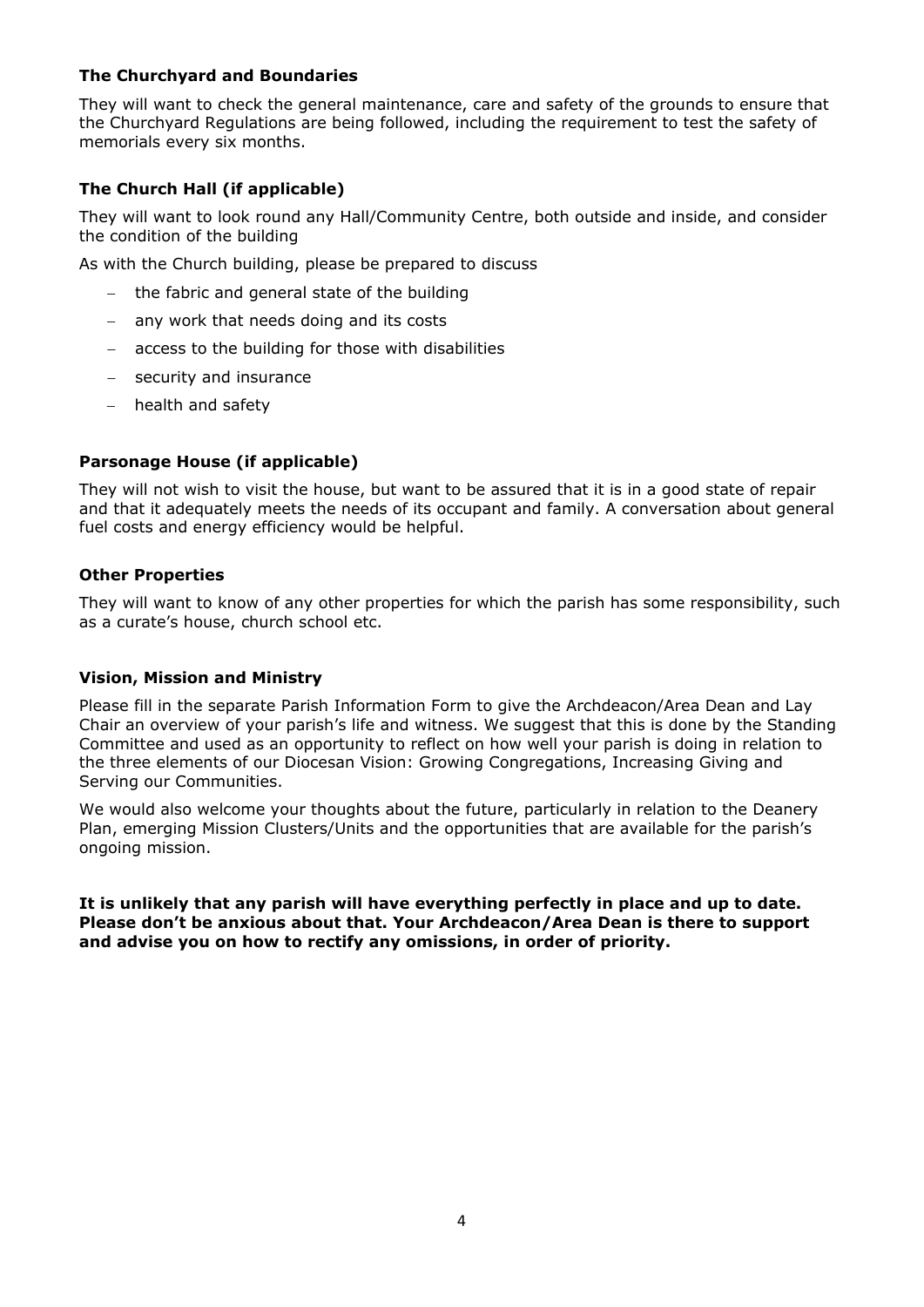

# **YOUR ARCHDEACON'S OR AREA DEAN'S PARISH VISITATION REFERENCE NOTES**

*These notes contain some information about items that the Archdeacon or Area Dean will be inspecting during your visitation. For further information contact the Archdeacon/Area Dean directly.*

*Items are listed in alphabetical order. An asterisk\* indicates 'where applicable'.*

#### **APCM Minute Book**

This should be separate from the PCC Minute Book (see below), but kept in a similar format. Electronic copies of PCC minutes are acceptable. However, signed hard copies should be kept securely and permanently and be readily available for inspection.

#### **Baptism Register**

This should be kept up to date and full names used. Any registers that are over 100 years old, or whose first entry is over 150 years old should be deposited in the Diocesan Archive unless the Bishop's permission is given for it to be retained in the parish. New register books can be purchased on line from SPCK Publishing and elsewhere.

#### **Burial Register\***

This is for full burials in the churchyard only and needs to be kept fully up to date. It should refer to the position of the grave on the churchyard plan. A separate register for burial of cremated remains is required. Permanent black ink should be used for entries.

#### **Central Heating Boiler Service Certificate**

Central heating system boilers should be serviced annually and the certificate kept securely with other parish documents.

#### **Certificate of Authorisation of Eucharistic Assistants**

The incumbent and PCC nominate those who may assist with the administration of Holy Communion and the Bishop affirms their role in a letter to the parish including a list of their names, which should be on public display. Authorisation is for a period of four years after which they will need to be renewed. Authorisations in one archdeaconry in turn expire each year.

#### **Safeguarding Children and Adults at Risk**

The parish must have a Policy Statement on Safeguarding Children and Adults at Risk. https://www.manchester.anglican.org/search/?q=safeguarding+policy. A PCC – appointed Safeguarding Co-ordinator should be appointed, as described in the Diocesan Safeguarding Policy 2017. The completed policy, including the name of the Co-ordinator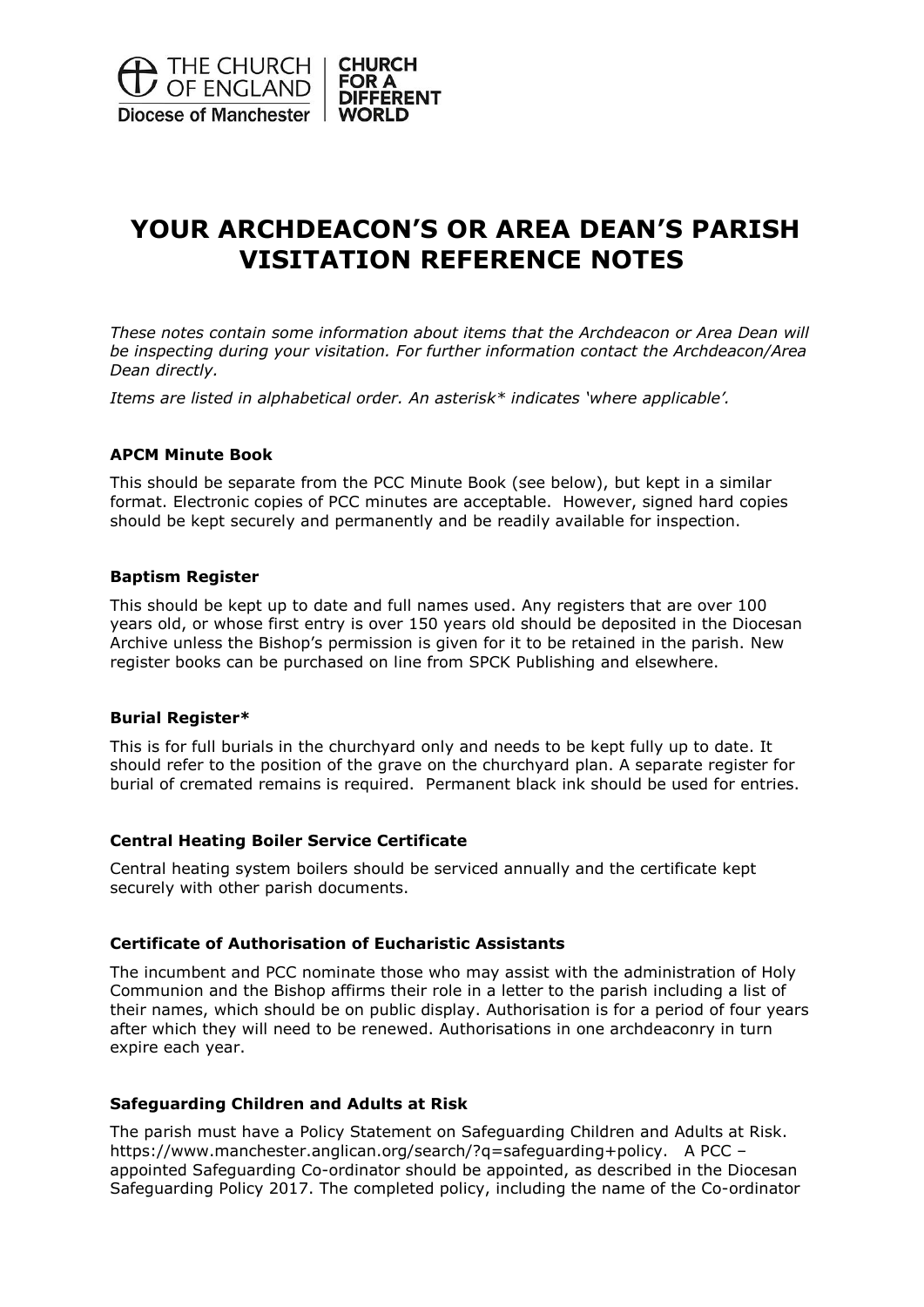should be displayed clearly on an internal church noticeboard. The Policy Statement on Safeguarding Children and Young People is one of the component policies of the **Safe Church Policy.** As with all policies, it should be communicated effectively, implemented carefully and reviewed annually at the APCM.

# **Safe Church Policy**

The Safe Church Policy provides parishes with a clear and workable policy, which acknowledges and affirms the good practices already evident in many places, ensures consistent good practice, and also raises awareness of our collective responsibility to be sensitive to the needs of children and adults both within the church community and more widely in society. It is an 'umbrella' policy covering a number of areas including, Safeguarding Children and Vulnerable Adults, Health and Safety, Fire Risk, Recruitment. Once the policy is adopted by the PCC the front page of the model policy (on the Diocesan website) should be completed and posted on the internal church notice board. As with all policies, it should be communicated effectively, implemented carefully and reviewed regularly.

# **Christian Copyright Licensing International (CCLI) Licences\***

CCLI administers a number of licences that churches may require, including:

- the Church Copyright Licence
- the Music Reproduction Licence
- the Performing Rights Society (PRS) for Music Church Licence
- the Church Video Licence
- the Phonographic Performance Ltd (PPL)Church Licence

You may need some or all of these, depending on your requirements, so you should check carefully on the CCLI website. It is no longer necessary to display the licence(s) but they should be kept securely with other church documents.

## **Confirmation Register**

This records the details of candidates from the parish who are presented for confirmation by the bishop, *wherever the confirmation takes place.* The parish priest must ensure that it is signed by the bishop at the confirmation service.

## **Contracts of Employment\***

Anyone employed by the PCC should have a contract of employment. The Diocesan HR Manager, Alan Brown, can advise on what form these should take. The Diocesan Safeguarding Officer can advise on Safer Recruitment. Permanent black ink should be used for entries.

## **Electoral Roll**

Rules for the preparation of the Electoral Roll by the Electoral Roll Officer are found in the Church Representation Rules (2017) . When the roll is displayed for the required period there is no need to include personal details including addresses, but the master copy should include all the information on the application form, and a note of whether a member is resident or non-resident. Previous copies of the Electoral Roll should be retained as far back as six years before the last revision.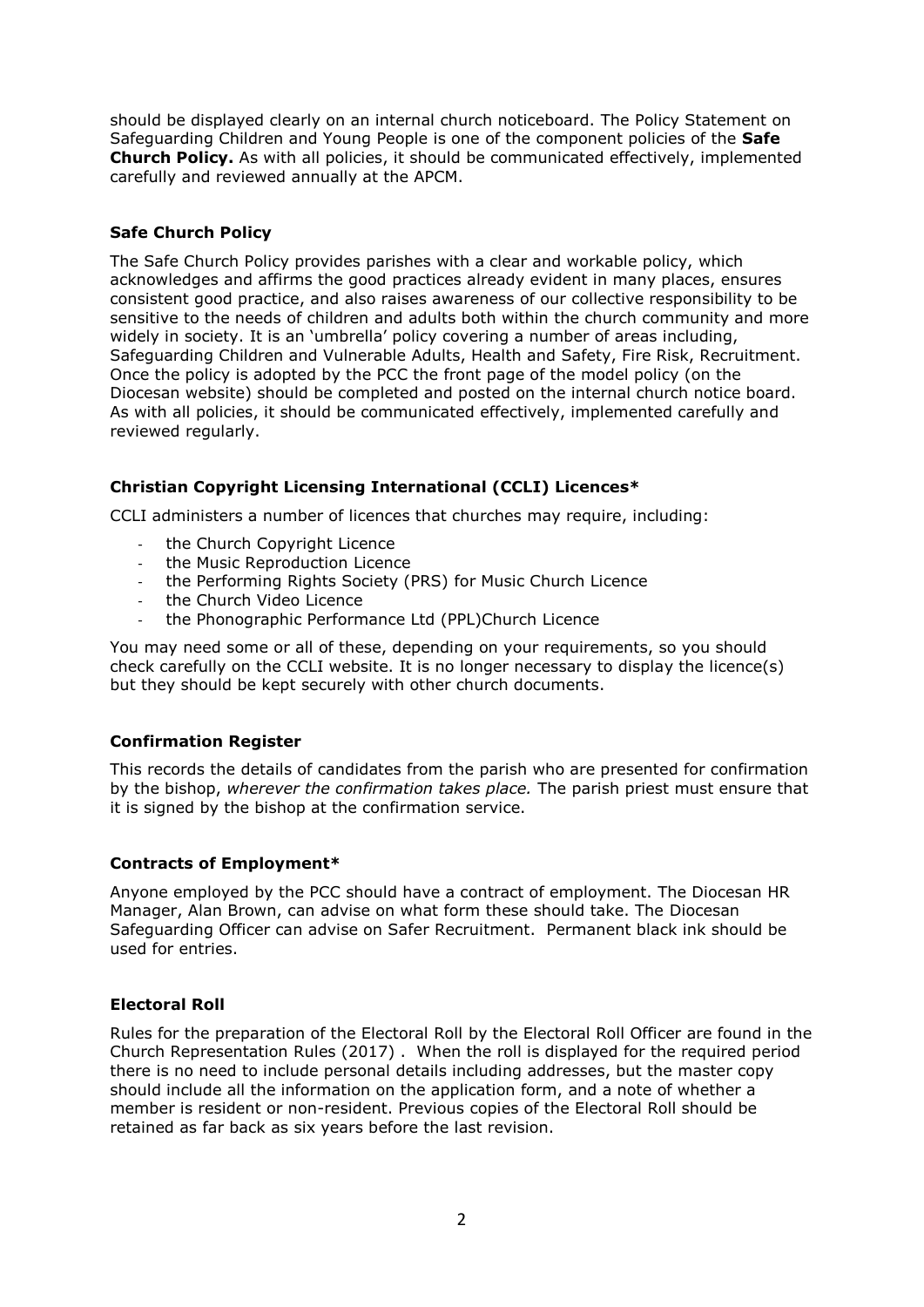#### **Electrical Inspection Certificate**

The Electricity at Work Regulations 1989 require that all electrical systems shall be of such design, construction and installation as to prevent danger. The Church Buildings Council recommends that fixed installations should be inspected and tested at five-yearly intervals. This would normally be shortly before the Quinquennial inspection of the building and should be done by a NICEIC accredited professional. The certificate should be kept securely with other documents and produced for your Inspecting Architect. If the installation is not certified as satisfactory, remedial work must be undertaken.

#### **Employer's Liability Insurance Certificate**

This is included in the paperwork sent with your insurance renewal documents and should be displayed in the church building. Although strictly it can be made available for inspection electronically it is advisable to display a hard copy. Previous years certificates should be retained in case of a retrospective claim.

#### **Faculty Certificates**

All '*alterations, additions, removals or repairs...in the fabric, ornaments or furniture of the church*' require a faculty unless they fall within certain limits laid down by the chancellor of the Diocese. A certificate is issued to record the grant of a faculty and these should be kept carefully and permanently in a file or folder in the church safe.

#### **Fire Extinguisher Service Certificate**

Fire extinguishers should be serviced annually and the certificate kept securely with other parish documents.

#### **Fire Risk Assessment**

The Regulatory Reform (Fire Safety) Order 2005 requires churches to undertake a comprehensive risk assessment to identify any possible dangers and risks, as well as the people who may be at risk.

A form is available on the Ecclesiastical website, and this can be completed and saved electronically.

#### **Health and Safety Policy**

The following is an extract from Ecclesiastical's advice on Health and Safety:

*Health and safety legislation applies to all places of religious worship. The Health and Safety at Work etc, Act 1974 requires every employer with five or more employees to 'prepare and bring to the notice of their employees a written statement of their general policy with respect to the health and safety at work of their employees and the organisation and arrangements for carrying out that policy'. There will be some large churches where the Parochial Church Council actually employs five or more people and in these cases there is no doubt that a written health and safety policy statement is required. Employers with less than five employees are exempt from the requirement for a written health and safety policy. However, the Health and Safety Executive now regards volunteers as employees and persons who make use of volunteers as employers. The same level of training, information and protection must be given to both volunteers and employees. In the light of this it is good practice to have a written policy that sets out your organisation and procedures for health and safety, even if you employ less than five people.*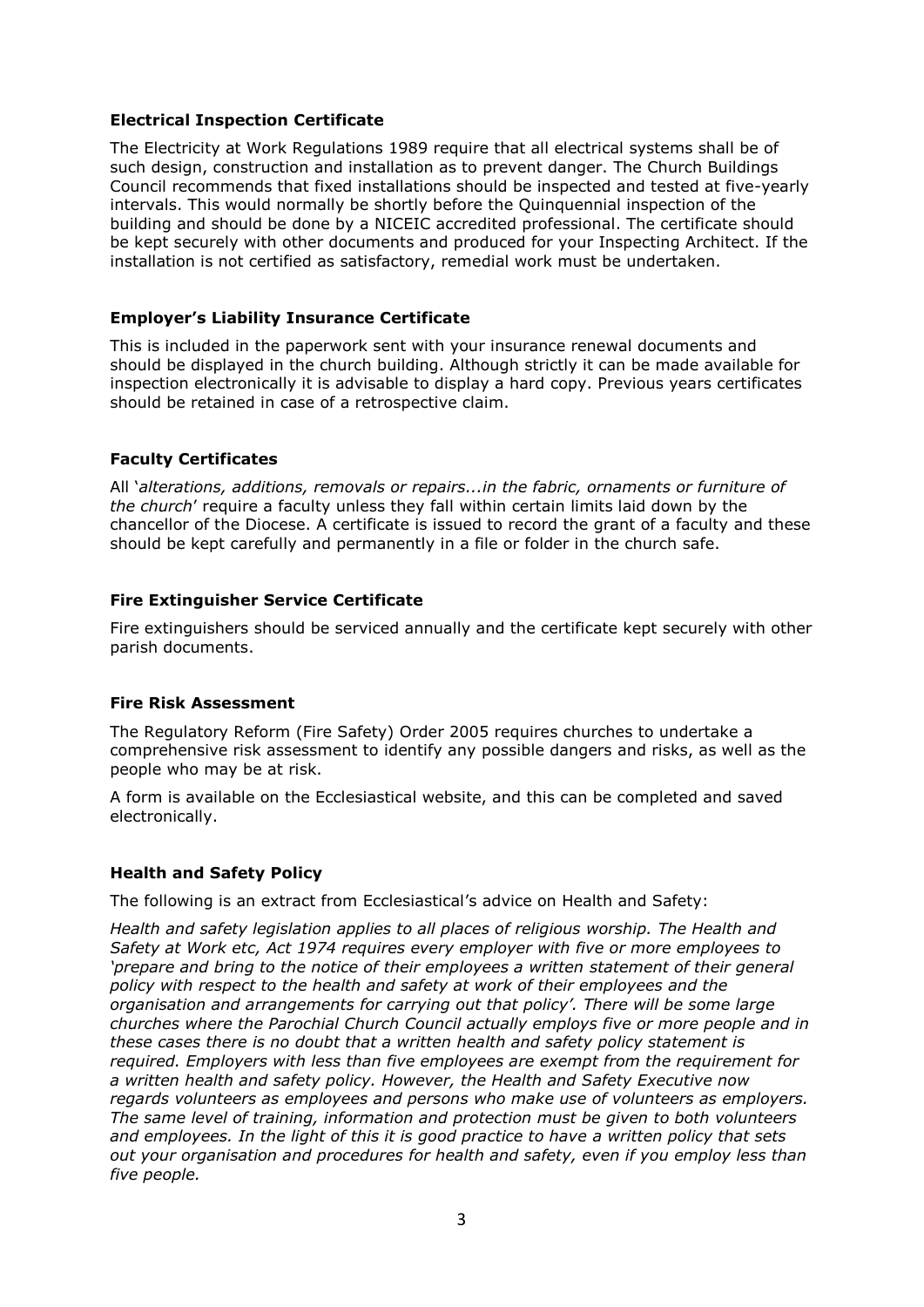You should therefore have a written Health and Safety Policy, with a named PCC Health and Safety Officer, who will report regularly to the PCC. Regular Risk Assessments should be carried out, for every part of the church and associated buildings, and for every church activity.

A model policy is available on the Ecclesiastical website, and this can be completed and saved electronically. As with all policies it should be communicated effectively, implemented carefully and reviewed regularly. The Health and Safety Policy is one of the component policies of the **Safe Church Policy**

# **GDPR**

The General Data Protection Regulation (GDPR) will take effect in the UK from 25 May 2018. It replaces the existing law on data protection (the Data Protection Act 1998) and gives individuals more rights and protection in how their personal data is used by organisations. Parishes must comply with its requirements, just like any other charity or organisation.

Information and resources have been developed for parishes to help ensure you are compliant. They can be found at [www.parishresources.org.uk/gdpr/](http://www.parishresources.org.uk/gdpr/)

## **Lightning Conductor Test Certificate\***

Ecclesiastical advise that lightning conductors should be properly maintained and inspected at least every four years – ideally every two-and-a-half years. The certificate should be kept securely with other documents and produced for your Inspecting Architect. If the installation is not certified as satisfactory, remedial work must be undertaken.

## **Log Book**

A record of all work carried out on the church building, including alterations, additions, repairs and other events affecting the church. The Churchwardens are required to keep this up to date, and present it at the final PCC meeting before the Annual Parochial Church Meeting. Loose-leaf sheets for this can be obtained from Church House Publishing and elsewhere. The nature of the work and materials used, the name of the contractor, cost, and the date and details of the faculty or other permission given should all be included. It is a valuable document for future Churchwardens and PCCs and useful to the Inspecting Architect.

## **Marriage Registers, Banns Register and Certificate Book**

All these should be kept in the church safe. There are two copies of the register book. It is particularly important to keep the certificate book secure. It could be used for fraudulent purposes. When full, one copy of the marriage registers is retained in the safe and one is sent to the Superintendent Registrar. New Banns Register Books can be purchased on line, from SPCK and elsewhere. Permanent black ink should be used for entries.